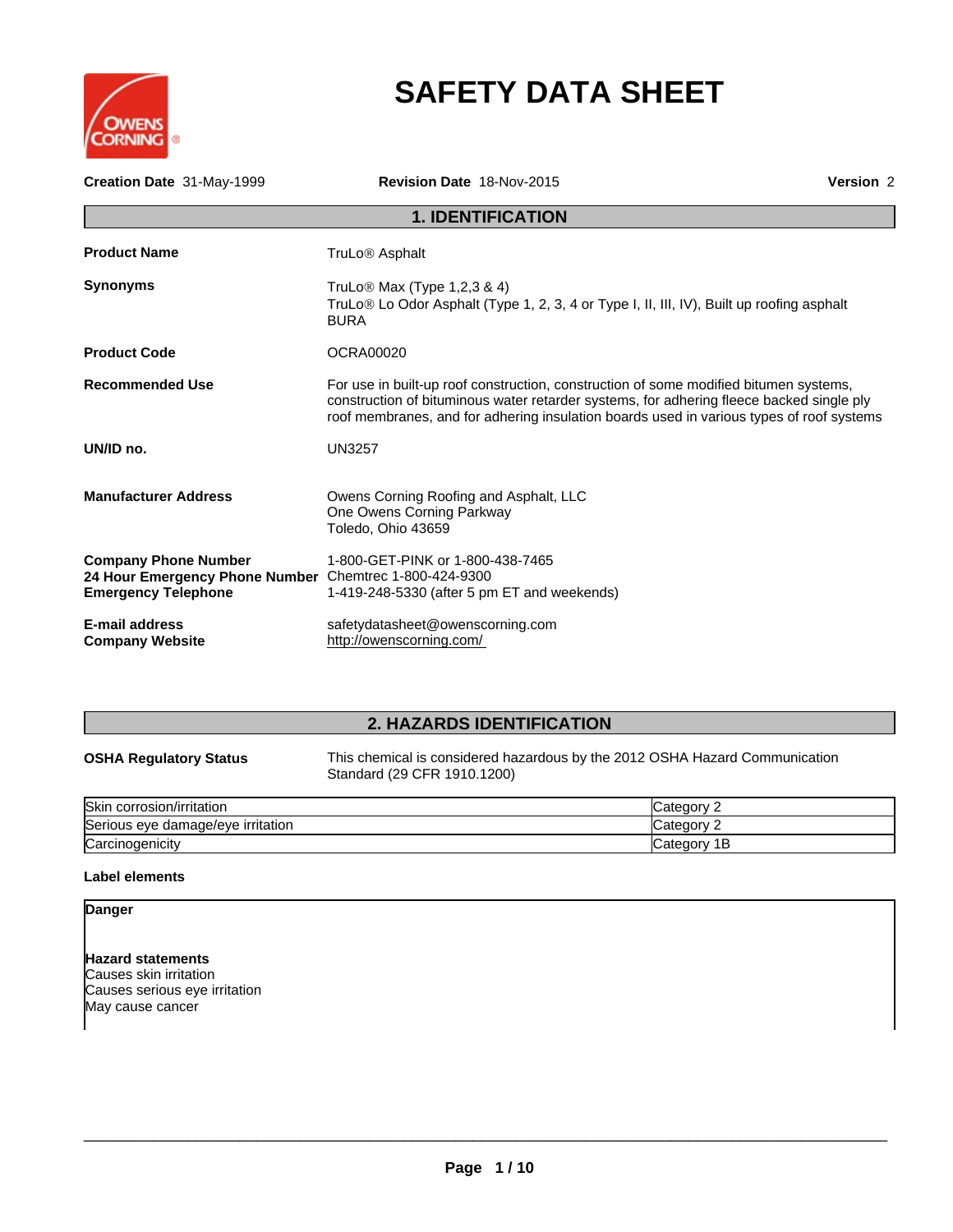

| <b>Precautionary Statements -</b>                  | Obtain special instructions before use                                                               |  |
|----------------------------------------------------|------------------------------------------------------------------------------------------------------|--|
| <b>Prevention</b>                                  | Do not handle until all safety precautions have been read and understood                             |  |
|                                                    | Use personal protective equipment as required                                                        |  |
|                                                    | Wash face, hands and any exposed skin thoroughly after handling                                      |  |
| <b>Precautionary Statements -</b><br>Response      | If exposed or concerned: Get medical advice/attention                                                |  |
| <b>Eyes</b>                                        | IF IN EYES: Rinse cautiously with water for several minutes. Remove contact lenses, if               |  |
|                                                    | present and easy to do. Continue rinsing                                                             |  |
|                                                    | If eye irritation persists: Get medical advice/attention                                             |  |
| <b>Skin</b>                                        | IF ON SKIN: Wash with plenty of soap and water                                                       |  |
|                                                    | If skin irritation occurs: Get medical advice/attention                                              |  |
|                                                    | Take off contaminated clothing and wash before reuse                                                 |  |
| Precautionary Statements - Storage Store locked up |                                                                                                      |  |
|                                                    | Precautionary Statements - DisposalDispose of contents/container to an approved waste disposal plant |  |
| Hazards not otherwise classified                   | • Contact with product at elevated temperatures can result in thermal burns                          |  |
| (HNOC)                                             | • Dangerous amounts of Hydrogen Sulfide, a highly toxic gas, may be present in the                   |  |
|                                                    | headspace of heated containers.                                                                      |  |
|                                                    | • This petroleum based product may contain trace amounts of polycyclic aromatic                      |  |
|                                                    | compounds (PACs) including polynuclear aromatic hydrocarbons (PAHs) which can be                     |  |
|                                                    | released when product is heated.                                                                     |  |
| Unknown acute toxicity                             | • No information available                                                                           |  |
|                                                    |                                                                                                      |  |

### **3. COMPOSITION/INFORMATION ON INGREDIENTS**

# **Mixture**

**OSHA Hazard Classification** This material is considered hazardous by the OSHA Hazard Communication Standard (29 CFR 1910.1200).

#### **Components**

| Chemical Name                                                                              | <b>CAS No.</b> | Weight-% | <b>Trade Secret</b> |
|--------------------------------------------------------------------------------------------|----------------|----------|---------------------|
| Asphalt, oxidized (roofing)                                                                | 64742-93-4     | 87-100   |                     |
| <b>Re-Refined Engine Oil Bottoms</b>                                                       | 129893-17-0    | 0-13     |                     |
| . *The exact persontage (consentration) of composition has been withhold as a trade coaret |                |          |                     |

• \*The exact percentage (concentration) of composition has been withheld as a trade secret

**Comments** The remaining components of this product are non-hazardous or are in a small enough quantity as to not meet regulatory thresholds for disclosure. These components contain no substances or impurities which would influence the classification of this product.

### **4. FIRST AID MEASURES**

#### **Description of First Aid Measures**

Eye contact **• Finse immediately with plenty of water, also under the eyelids, for at least 15 minutes** • If eye irritation persists: Get medical advice/attention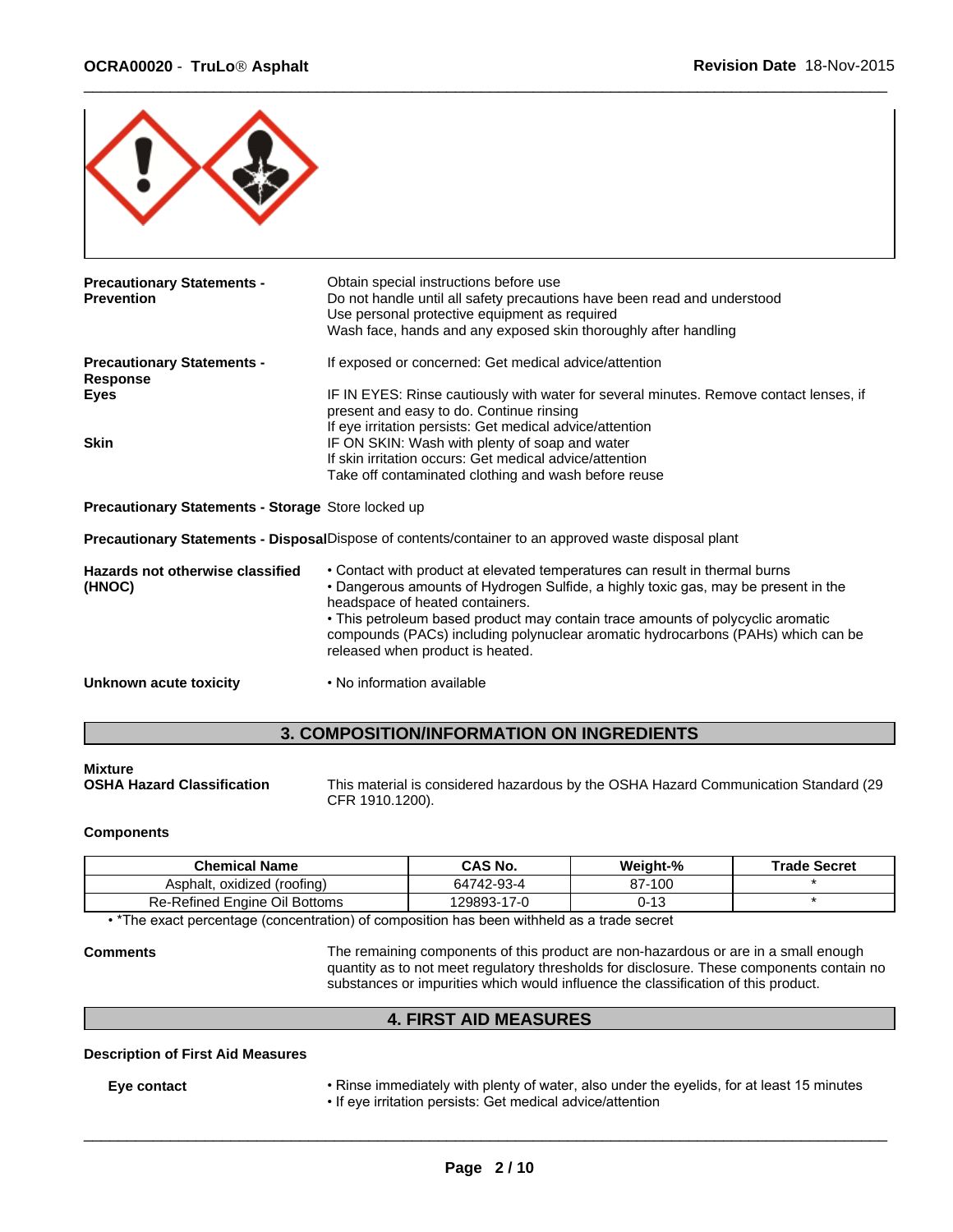| <b>Skin contact</b>                           | <b>· HOT MATERIAL:</b>                                                                                                   |
|-----------------------------------------------|--------------------------------------------------------------------------------------------------------------------------|
|                                               | . Immediately drench or immerse area in water to assist in cooling.<br>• Apply iced water or ice packs to burned area.   |
|                                               | • DO NOTuse iced water or ice packs if the burned area covers more than 10% of the body,                                 |
|                                               | as this may contribute to shock.<br>. DO NOTtry to remove product from burned area after it has cooled.                  |
|                                               | · Seek immediate medical attention/advice                                                                                |
|                                               | • Medical personnel can soften and remove cooled product with petroleum jelly or mineral                                 |
|                                               | oil.                                                                                                                     |
|                                               | $\cdot$ COLD MATERIAL:<br>• Clean exposed skin with mild soap and water.                                                 |
|                                               | • If skin irritation persists, call a physician                                                                          |
| <b>Inhalation</b>                             |                                                                                                                          |
|                                               | If respiratory symptoms develop, move victim to fresh air away from source of exposure<br>and into fresh air.            |
|                                               | • If symptoms persist, call a physician                                                                                  |
|                                               | • If breathing is difficult, give oxygen                                                                                 |
|                                               | • If breathing has stopped, give artificial respiration. Get medical attention immediately                               |
| Ingestion                                     | • DO NOT induce vomiting                                                                                                 |
|                                               | • Drink 1 or 2 glasses of water                                                                                          |
|                                               | . If vomiting occurs naturally have the person lean forward to reduce the risk of aspiration.<br>• Get medical attention |
| Most important symptoms and                   | • Irritation nose and thoat                                                                                              |
| effects, both acute and delayed               | • Irritation of eyes and mucous membranes                                                                                |
|                                               | • Skin irritation<br>• Unconsciousness                                                                                   |
|                                               | • Corneal damage                                                                                                         |
|                                               | • Narcosis                                                                                                               |
|                                               | • Decrease in motor functions                                                                                            |
|                                               | • Behavioral changes                                                                                                     |
|                                               | $\cdot$ Edema<br>• Conjunctivitis                                                                                        |
|                                               | • Defatting of skin                                                                                                      |
|                                               | $\cdot$ Rash,                                                                                                            |
| Note to physicians                            | Treat symptomatically.                                                                                                   |
|                                               | <b>5. FIRE-FIGHTING MEASURES</b>                                                                                         |
| Suitable extinguishing media                  | • Treat as fuel oil or hydrocarbon fire.                                                                                 |
|                                               | • Use extinguishing measures that are appropriate to local circumstances and the                                         |
|                                               | surrounding environment<br>• Dry chemical                                                                                |
|                                               | • Foam                                                                                                                   |
|                                               | • Carbon dioxide (CO2)                                                                                                   |
|                                               | • Use water spray or fog; do not use straight streams                                                                    |
|                                               | • Use water to cool fire-exposed containers and to protect personnel.                                                    |
| Unsuitable extinguishing media                | . Do not use a solid water stream as it may scatter and spread fire                                                      |
| Specific hazards arising from the<br>chemical | • Hot product may ignite flammable materials on contact.                                                                 |
| <b>Hazardous combustion products</b>          | • Carbon monoxide                                                                                                        |
|                                               | • Carbon dioxide (CO2)                                                                                                   |
|                                               | • Oxides of sulfur<br>• Hydrogen sulfide                                                                                 |
|                                               |                                                                                                                          |
|                                               |                                                                                                                          |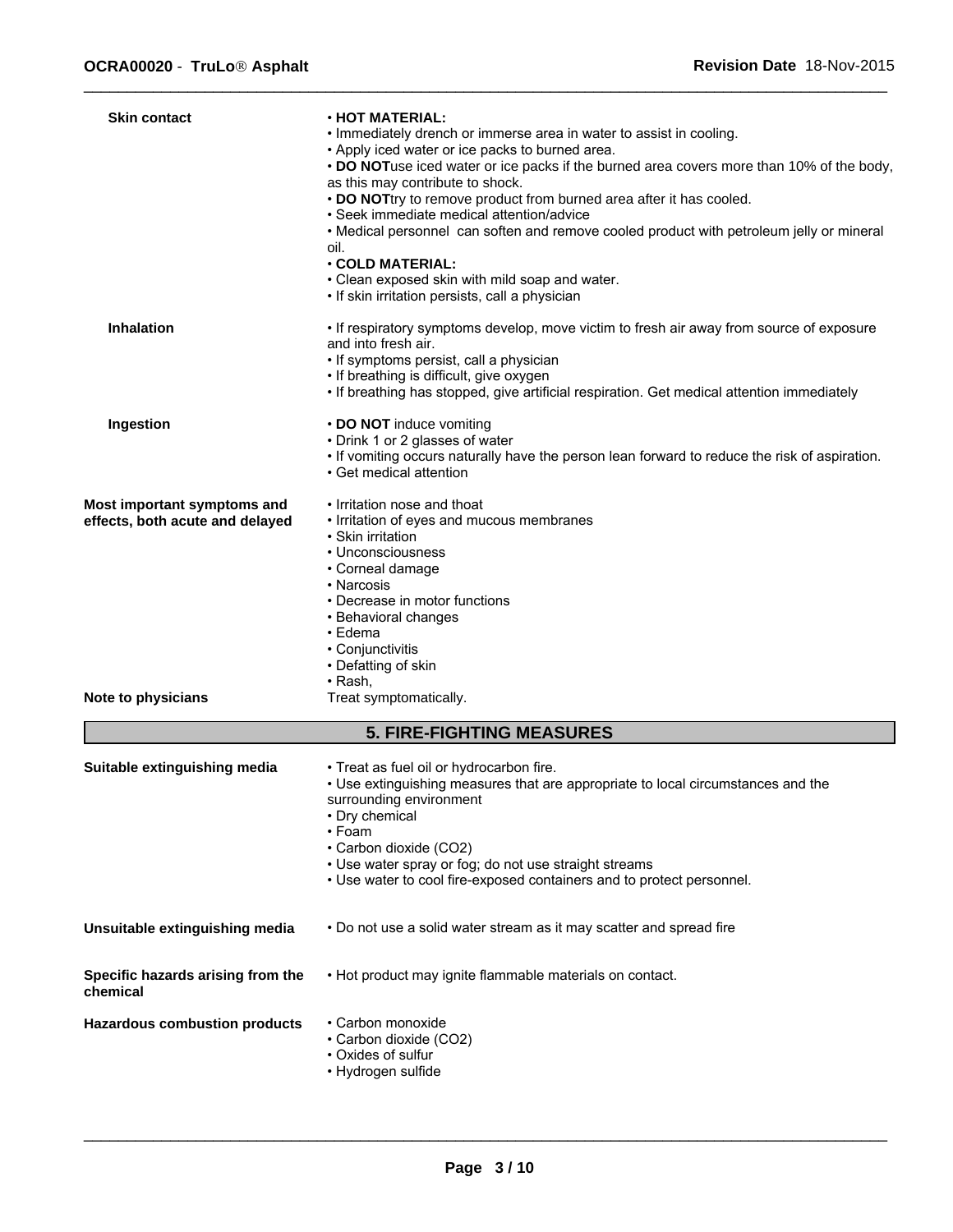**Explosion data**

| Protective equipment and<br>precautions for firefighters     | • As in any fire, wear self-contained breathing apparatus (positive-pressure), MSHA/NIOSH<br>(approved or equivalent) and full protective gear                                                                                                                                                                                                                                                                                                                                                                                                                                                                                                                       |
|--------------------------------------------------------------|----------------------------------------------------------------------------------------------------------------------------------------------------------------------------------------------------------------------------------------------------------------------------------------------------------------------------------------------------------------------------------------------------------------------------------------------------------------------------------------------------------------------------------------------------------------------------------------------------------------------------------------------------------------------|
|                                                              | <b>6. ACCIDENTAL RELEASE MEASURES</b>                                                                                                                                                                                                                                                                                                                                                                                                                                                                                                                                                                                                                                |
|                                                              | Personal precautions, protective equipment and emergency procedures                                                                                                                                                                                                                                                                                                                                                                                                                                                                                                                                                                                                  |
| <b>Personal precautions</b>                                  | • Avoid contact with eyes and skin<br>• Evacuate personnel to safe areas                                                                                                                                                                                                                                                                                                                                                                                                                                                                                                                                                                                             |
| <b>Environmental precautions</b>                             | • Prevent further leakage or spillage if safe to do so<br>• Avoid runoff into storm sewers, ditches and waterways.<br>• See Section 12 for additional ecological information                                                                                                                                                                                                                                                                                                                                                                                                                                                                                         |
| Methods and material for containment and cleaning up         |                                                                                                                                                                                                                                                                                                                                                                                                                                                                                                                                                                                                                                                                      |
| <b>Methods for containment</b>                               | . Contain spill with an inert absorbent material such as soil, sand or oil dry.<br>• Prevent from spreading by covering, diking or other means.                                                                                                                                                                                                                                                                                                                                                                                                                                                                                                                      |
| Methods for cleaning up                                      | • Use personal protective equipment as required<br>• Take up mechanically, placing in appropriate containers for disposal<br>• Clean contaminated surface thoroughly<br>$\cdot$ Dam up<br>• Cover liquid spill with sand, earth or other non-combustible absorbent material                                                                                                                                                                                                                                                                                                                                                                                          |
|                                                              | 7. HANDLING AND STORAGE                                                                                                                                                                                                                                                                                                                                                                                                                                                                                                                                                                                                                                              |
| Precautions for safe handling                                | • Handle in accordance with good industrial hygiene and safety practice<br>• Hydrogen sulfide, an extremely flammable, colorless, highly toxic gas is emitted from<br>heated asphalt and may accumulate in storage tanks or bulk transport containers.<br>• Avoid contact with skin, eyes or clothing<br>• Avoid breathing fumes from hot material                                                                                                                                                                                                                                                                                                                   |
| Conditions for safe storage, including any incompatibilities |                                                                                                                                                                                                                                                                                                                                                                                                                                                                                                                                                                                                                                                                      |
| <b>Storage Conditions</b>                                    | • Keep in a dry, cool and well-ventilated place<br>• Assure proper ventilation of storage or shipping containers to prevent accumulations of<br>hazardous concentrations of off-gassed hydrocarbon gas or H2S                                                                                                                                                                                                                                                                                                                                                                                                                                                        |
| Incompatible materials                                       | • Strong oxidizing agents<br>• Water                                                                                                                                                                                                                                                                                                                                                                                                                                                                                                                                                                                                                                 |
| <b>Other Information</b>                                     | Heating - Correct application temperature is Equivicous Temperature (EVT) which is the<br>temperature that the asphalt in the mop bucket or mechanical spreader must be at to<br>achieve asphalt consistency or viscosity necessary to ensure that the correct amount of<br>asphalt is applied to the roof. Minimize temperature to which product is heated in the kettle<br>to obtain EVT during application in order to maintain quality of installed material and reduce<br>hazard from fumes, hydrogen sulfide, kettle cooking and kettle flashes. Maximum kettle<br>temperature should be 25°F less than flashpoint to control generation of fumes and to avoid |
|                                                              | possible explosion hazard but the product should never be heated over 550°F regardless of                                                                                                                                                                                                                                                                                                                                                                                                                                                                                                                                                                            |
|                                                              | flashpoint.                                                                                                                                                                                                                                                                                                                                                                                                                                                                                                                                                                                                                                                          |

 $\overline{\phantom{a}}$  ,  $\overline{\phantom{a}}$  ,  $\overline{\phantom{a}}$  ,  $\overline{\phantom{a}}$  ,  $\overline{\phantom{a}}$  ,  $\overline{\phantom{a}}$  ,  $\overline{\phantom{a}}$  ,  $\overline{\phantom{a}}$  ,  $\overline{\phantom{a}}$  ,  $\overline{\phantom{a}}$  ,  $\overline{\phantom{a}}$  ,  $\overline{\phantom{a}}$  ,  $\overline{\phantom{a}}$  ,  $\overline{\phantom{a}}$  ,  $\overline{\phantom{a}}$  ,  $\overline{\phantom{a}}$ 

**Sensitivity to Mechanical Impact •** No data available **Sensitivity to Static Discharge** •Nodataavailable

#### **Control parameters**

#### **Exposure Guidelines** .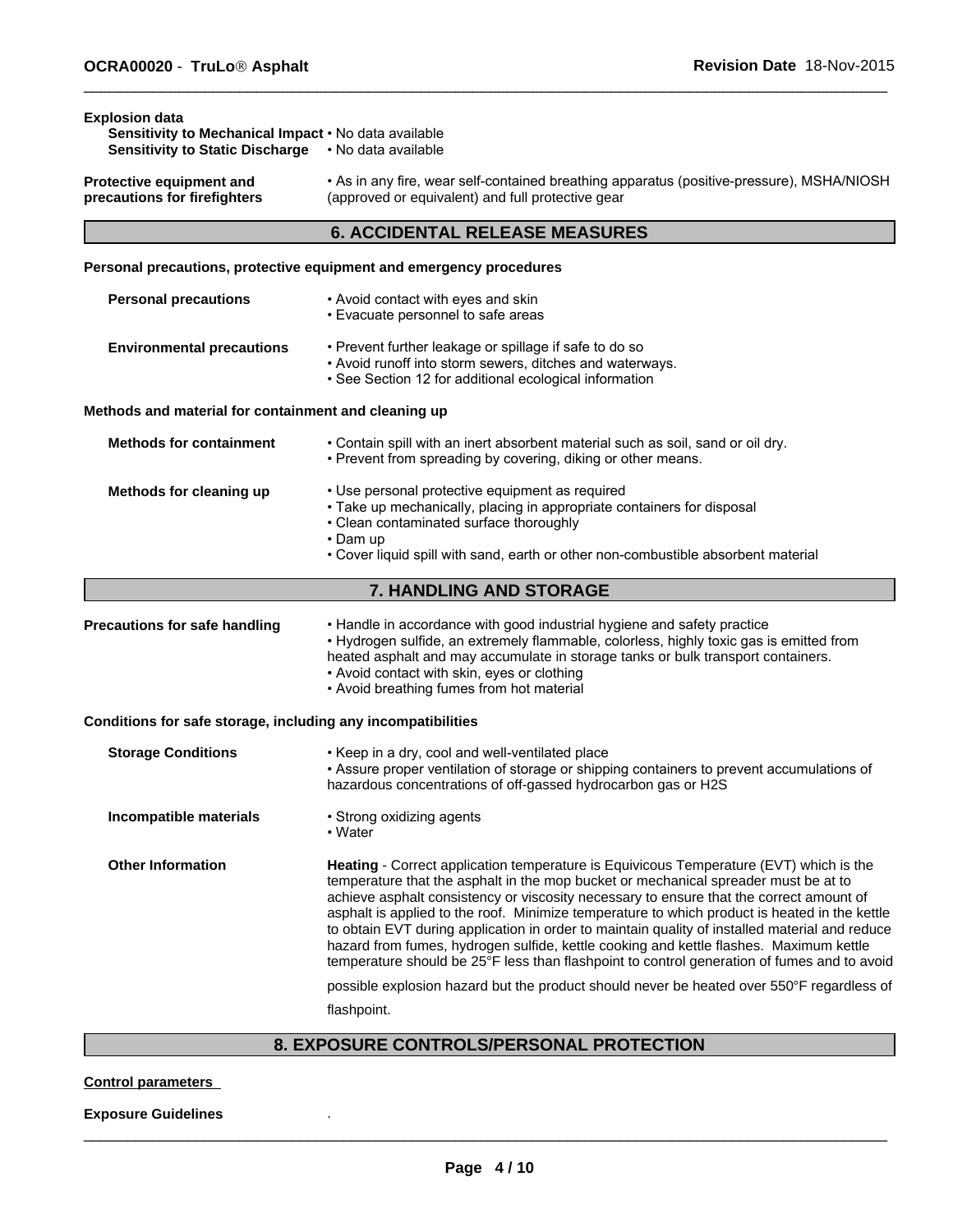| <b>Chemical Name</b>             | <b>ACGIH TLV</b>                                                                                                                                                                                                   | <b>OSHA PEL</b>                                                                                                                                                                                                                                                                                                                                                                                                                                                                                | <b>NIOSH REL</b>                                                                                                                                                                                                                                                                                                                                                                 |
|----------------------------------|--------------------------------------------------------------------------------------------------------------------------------------------------------------------------------------------------------------------|------------------------------------------------------------------------------------------------------------------------------------------------------------------------------------------------------------------------------------------------------------------------------------------------------------------------------------------------------------------------------------------------------------------------------------------------------------------------------------------------|----------------------------------------------------------------------------------------------------------------------------------------------------------------------------------------------------------------------------------------------------------------------------------------------------------------------------------------------------------------------------------|
| Hydrogen sulfide<br>7783-06-4    | STEL: 5 ppm<br>TWA: 1 ppm                                                                                                                                                                                          | (vacated) TWA: 10 ppm<br>(vacated) TWA: 14 mg/m <sup>3</sup><br>(vacated) STEL: 15 ppm<br>(vacated) STEL: 21 mg/m <sup>3</sup><br>Ceiling: 20 ppm                                                                                                                                                                                                                                                                                                                                              | IDLH: 100 ppm<br>Ceiling: 10 ppm 10 min<br>Ceiling: 15 mg/m <sup>3</sup> 10 min                                                                                                                                                                                                                                                                                                  |
| <b>Asphalt Fume</b><br>8052-42-4 | TWA: 0.5 mg/m <sup>3</sup> benzene soluble<br>aerosol fume, inhalable fraction                                                                                                                                     |                                                                                                                                                                                                                                                                                                                                                                                                                                                                                                | Ceiling: 5 mg/m <sup>3</sup> fume 15 min                                                                                                                                                                                                                                                                                                                                         |
|                                  | NIOSH REL Recommended Exposure Limit Immediately Dangerous to Life or Health                                                                                                                                       |                                                                                                                                                                                                                                                                                                                                                                                                                                                                                                |                                                                                                                                                                                                                                                                                                                                                                                  |
| <b>Other Information</b>         | (11th Cir., 1992).                                                                                                                                                                                                 |                                                                                                                                                                                                                                                                                                                                                                                                                                                                                                | Vacated limits revoked by the Court of Appeals decision in AFL-CIO v. OSHA, 965 F.2d 962                                                                                                                                                                                                                                                                                         |
| <b>Engineering Controls</b>      | 2003-112 (June 2003). These include:<br>systems when feasible,<br>2. Use kettles of appropriate size for the job,<br>number of times that the lid must be opened,<br>7. Restrict access to the area around kettle, | 4. Chop the kegs into easy-to-handle pieces before opening lid to reduce time it is open,<br>5. Place the kettle downwind from workers, and with lid facing away from building,<br>6. Place the kettle away from air intake vents, doors and windows,<br>8. Calibrate kettle thermometers and thermostats at least monthly, and<br>9. Adhere to EVTs at point of application and use insulated kettles and piping to minimize<br>the kettle temperature needed to achieve the application EVT. | Follow NIOSH guidelines for controlling exposure to fumes that are found in Asphalt Fume<br>Exposures During the Application of Hot Asphalt to Roofs DHHS (NIOSH) Publication No.<br>1. Use fume suppressing asphalt (TruLo® Max) or kettles with afterburner or kettle loading<br>3. Make sure lids fit tightly, close the lid when asphalt is not being added and minimize the |
| <b>Eye/face protection</b>       | Individual protection measures, such as personal protective equipment<br>• Wear safety glasses with side shields (or goggles)<br>• Wear face shield if splash hazard exist.                                        |                                                                                                                                                                                                                                                                                                                                                                                                                                                                                                |                                                                                                                                                                                                                                                                                                                                                                                  |
| Skin and body protection         | recommended when working with hot product).<br>recommended).                                                                                                                                                       | . Wear protective gloves (heat insulated, leather, lined neoprene coated gloves are<br>. Wear long sleeved shirt and long pants (cotton or other thermal protective material is                                                                                                                                                                                                                                                                                                                |                                                                                                                                                                                                                                                                                                                                                                                  |
| <b>Respiratory protection</b>    | program, local regulations or 29 CFR 1910.134.<br>cartridges.                                                                                                                                                      | . When workers are facing concentrations above the exposure limit they must use<br>appropriate certified respirators in accordance with their company's respiratory protection<br>• If irritation occurs, wear an air purifying respirator with particulate and organic vapor<br>• Supplied air respirators or self-contained breathing apparatus should be used when<br>concentrations of hydrogen sulfide exceeds the occupational exposure limit.                                           |                                                                                                                                                                                                                                                                                                                                                                                  |
|                                  | General Hygiene Considerations · Avoid contact with skin, eyes and clothing.<br>• Wash hands and arms frequently.<br>• Shower after exposure.<br>. Wash work clothes when soiled.                                  | . Wash exposed areas thoroughly after handling this product.                                                                                                                                                                                                                                                                                                                                                                                                                                   |                                                                                                                                                                                                                                                                                                                                                                                  |

# **9. PHYSICAL AND CHEMICAL PROPERTIES**

| <b>Physical state</b>                  | Solid - in cartons<br>Liquid - in bulk and heated |
|----------------------------------------|---------------------------------------------------|
| Odor                                   | Petroleum                                         |
| Color<br>Boiling point / boiling range | brown. Black<br>$>= 538 °C / 1000 °F$             |
| <b>Flash point</b>                     | $>$ 302 °C $/$ $>$ 575 °F Cleveland Open Cup      |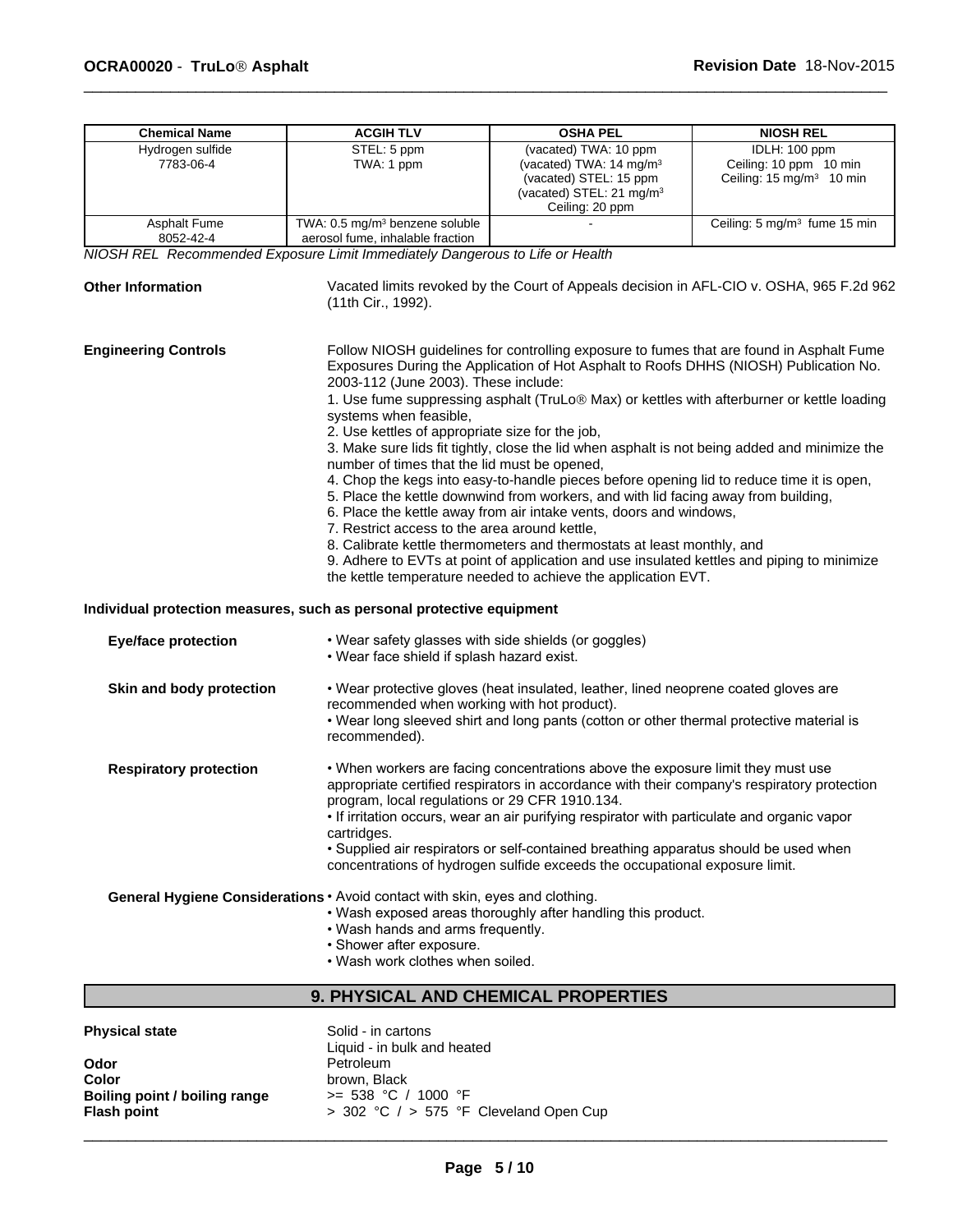| Vapor pressure @20 °C (kPa)                                | 3 mm Hg @ 20°C                                                                                        |  |  |
|------------------------------------------------------------|-------------------------------------------------------------------------------------------------------|--|--|
| <b>Water solubility</b><br><b>Autoignition temperature</b> | Insoluble in water<br>$>=343$ °C / $>=649$ °F                                                         |  |  |
|                                                            | <b>10. STABILITY AND REACTIVITY</b>                                                                   |  |  |
| <b>Reactivity</b>                                          | • No data available                                                                                   |  |  |
| <b>Chemical stability</b>                                  | • Stable under normal conditions                                                                      |  |  |
|                                                            | <b>Possibility of Hazardous Reactions • Hazardous polymerization does not occur</b>                   |  |  |
| <b>Conditions to avoid</b>                                 | • Heat, flames and sparks<br>. Keep from possible contact with water when product is in liquid state. |  |  |
| Incompatible materials                                     | • Strong oxidizing agents<br>• Water                                                                  |  |  |
| Hazardous Decomposition Products • Carbon dioxide (CO2)    | • Carbon monoxide                                                                                     |  |  |

• Combustion products may include sulfur oxides and hydrogen sulfide.

 $\overline{\phantom{a}}$  ,  $\overline{\phantom{a}}$  ,  $\overline{\phantom{a}}$  ,  $\overline{\phantom{a}}$  ,  $\overline{\phantom{a}}$  ,  $\overline{\phantom{a}}$  ,  $\overline{\phantom{a}}$  ,  $\overline{\phantom{a}}$  ,  $\overline{\phantom{a}}$  ,  $\overline{\phantom{a}}$  ,  $\overline{\phantom{a}}$  ,  $\overline{\phantom{a}}$  ,  $\overline{\phantom{a}}$  ,  $\overline{\phantom{a}}$  ,  $\overline{\phantom{a}}$  ,  $\overline{\phantom{a}}$ 

# **11. TOXICOLOGICAL INFORMATION**

#### **Information on likely routes of exposure**

- **Product Information** Harmful by inhalation
	- Harmful by skin contact **Example 2018**
	- Harmful if swallowed

| Chemical Name                             | Oral LD50            | <b>Dermal LD50</b>      | <b>Inhalation LC50</b>  |
|-------------------------------------------|----------------------|-------------------------|-------------------------|
| Asphalt, oxidized (roofing)<br>64742-93-4 | $>$ 5000 mg/kg (Rat) | $>$ 2000 mg/kg (Rabbit) |                         |
| Hydrogen sulfide<br>7783-06-4             |                      |                         | $= 0.99$ mg/L (Rat) 1 h |
| Asphalt Fume<br>8052-42-4                 | $>$ 5000 mg/kg (Rat) | $>$ 2000 mg/kg (Rabbit) |                         |

### **Delayed and immediate effects as well as chronic effects from short and long-term exposure**

| <b>Immediate Health Effects:</b>                                         |                                                        | Inhalation of vapors, fumes and/or mist may cause nose, throat, and mucous membrane<br>irritation, and nausea, headaches or dizziness, and central nervous system depression,<br>including drowsiness, loss of coordination, and unconsciousness. Eye contact may cause<br>severe irritation, redness, tearing, and blurred vision. If ingested, may cause mouth, throat<br>and gastrointestinal tract irritation and upset with possible nausea, vomiting and diarrhea.<br>Aspiration of petroleum distillates into the lungs can cause severe chemical pneumonitis<br>that can be fatal. See Section 8 for exposure controls. |                                                                                          |             |  |  |
|--------------------------------------------------------------------------|--------------------------------------------------------|---------------------------------------------------------------------------------------------------------------------------------------------------------------------------------------------------------------------------------------------------------------------------------------------------------------------------------------------------------------------------------------------------------------------------------------------------------------------------------------------------------------------------------------------------------------------------------------------------------------------------------|------------------------------------------------------------------------------------------|-------------|--|--|
| <b>Delayed Health Effects</b>                                            |                                                        | Prolonged or repeated skin contact may result in dryness and irritation of the skin.<br>Prolonged contact with clothing saturated in petroleum distillates can cause second degree<br>burns. Long term skin exposure to asphalt can increase sensitivity to the sun, and may<br>cause discoloration.                                                                                                                                                                                                                                                                                                                            |                                                                                          |             |  |  |
| <b>Sensitization</b><br><b>Germ cell mutagenicity</b><br>Carcinogenicity | No information available.<br>No information available. |                                                                                                                                                                                                                                                                                                                                                                                                                                                                                                                                                                                                                                 | The table below indicates whether each agency has listed any ingredient as a carcinogen. |             |  |  |
| <b>Chemical Name</b>                                                     | <b>ACGIH</b>                                           | <b>IARC</b>                                                                                                                                                                                                                                                                                                                                                                                                                                                                                                                                                                                                                     | <b>NTP</b>                                                                               | <b>OSHA</b> |  |  |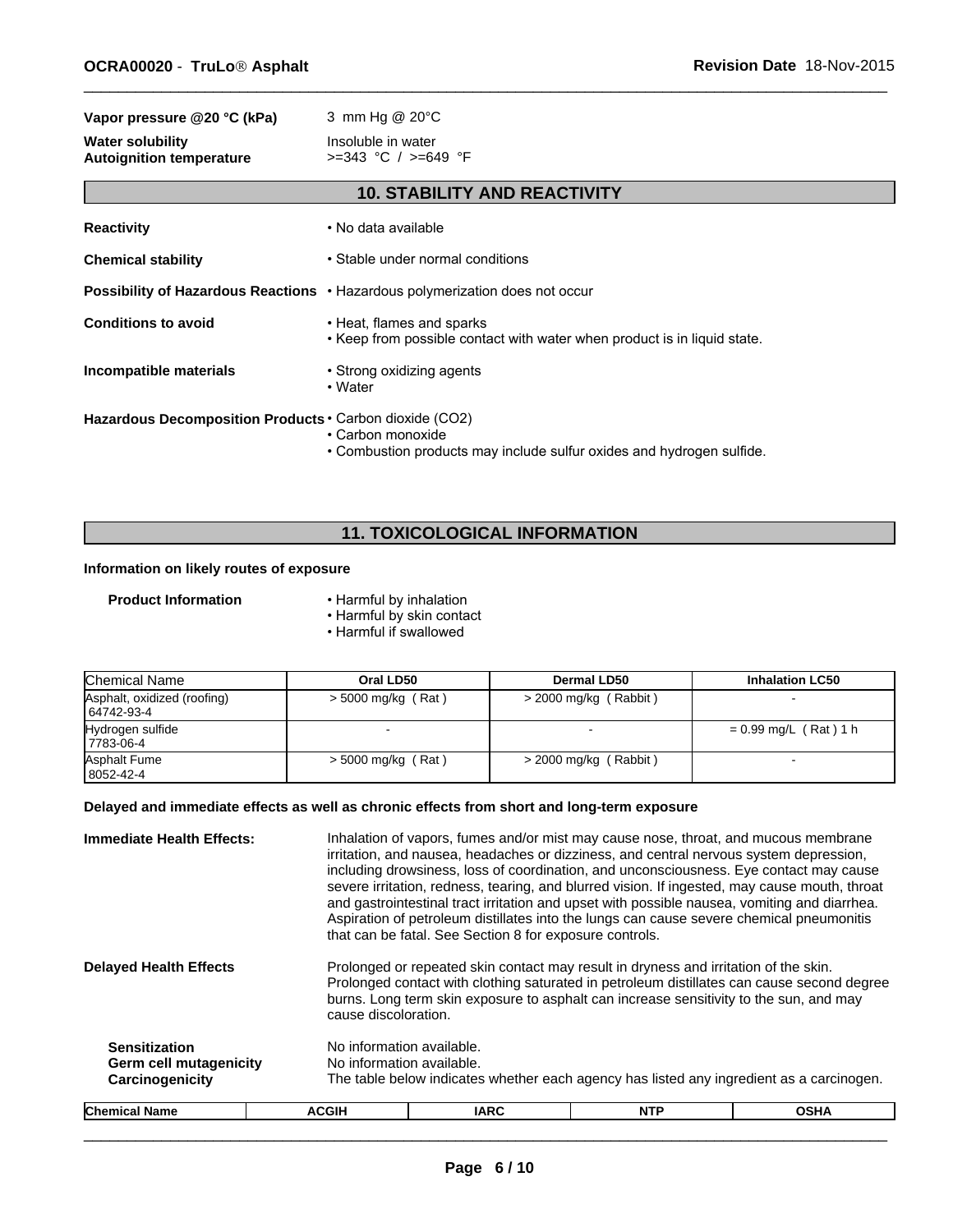| Asphalt, oxidized (roofing)<br>64742-93-4                                                                                    | A4                                                                                                                      | Group 2A                                                                                                         |                                                                                                                                                                                                                                                                                                                                                                                                                                                                                                                                                                                                                                                                                                                                                                                                                                                                                                                                                                                                                                                                                                                     | X |
|------------------------------------------------------------------------------------------------------------------------------|-------------------------------------------------------------------------------------------------------------------------|------------------------------------------------------------------------------------------------------------------|---------------------------------------------------------------------------------------------------------------------------------------------------------------------------------------------------------------------------------------------------------------------------------------------------------------------------------------------------------------------------------------------------------------------------------------------------------------------------------------------------------------------------------------------------------------------------------------------------------------------------------------------------------------------------------------------------------------------------------------------------------------------------------------------------------------------------------------------------------------------------------------------------------------------------------------------------------------------------------------------------------------------------------------------------------------------------------------------------------------------|---|
| A4 - Not Classifiable as a Human Carcinogen<br>Group 2A - Probably Carcinogenic to Humans<br>$X$ - Present                   | ACGIH (American Conference of Governmental Industrial Hygienists)<br>IARC (International Agency for Research on Cancer) | OSHA (Occupational Safety and Health Administration of the US Department of Labor)                               |                                                                                                                                                                                                                                                                                                                                                                                                                                                                                                                                                                                                                                                                                                                                                                                                                                                                                                                                                                                                                                                                                                                     |   |
| Carcinogen                                                                                                                   | carcinogen.                                                                                                             |                                                                                                                  | • In October 2011, the International Agency for Research on Cancer (IARC) classified<br>occupational exposures to oxidized bitumen (asphalt) and their emissions during roofing as<br>being probably carcinogenic to humans (Group 2 A). 'The Working Group concluded that<br>there was 'limited evidence' in humans for the carcinogenicity of occupational exposures to<br>bitumens and bitumen emissions during roofing. In experimental animals there was 'limited<br>evidence' of carcinogenicity for oxidized bitumens (Class 2), which are mainly used in<br>roofing, and 'sufficient evidence' of carcinogenicity for fume condensates of these oxidized<br>bitumens.' Lancet Oncology, Vol 12, December 2011. Based on a 2000 review of health<br>effects literature, NIOSH concluded that roofing asphalt fumes are a potential occupational<br>• This petroleum based product contains a variable amount of polycyclic aromatic<br>compounds (PACs) including polynuclear aromatic hydrocarbons (PAHs) which have been<br>shown to cause cancer and respiratory damage in humans and laboratory animals. |   |
| <b>Reproductive toxicity</b><br><b>STOT - single exposure</b><br><b>STOT - repeated exposure</b><br><b>Aspiration hazard</b> | mg/kg                                                                                                                   | No information available.<br>No information available.<br>No information available.<br>No information available. |                                                                                                                                                                                                                                                                                                                                                                                                                                                                                                                                                                                                                                                                                                                                                                                                                                                                                                                                                                                                                                                                                                                     |   |

#### **12. ECOLOGICAL INFORMATION**

**Ecotoxicity** • Harmful to aquatic life with long lasting effects

| <b>Chemical Name</b>        | Algae/aguatic plants         | Fish                                         | Crustacea                |
|-----------------------------|------------------------------|----------------------------------------------|--------------------------|
| Asphalt, oxidized (roofing) | 56: 72 h Pseudokirchneriella |                                              |                          |
| 64742-93-4                  | subcapitata mg/L EC50        |                                              |                          |
| Hydrogen sulfide            |                              | 0.0448: 96 h Lepomis macrochirus             | 0.022: 96 h Gammarus     |
| 7783-06-4                   |                              | $\lfloor$ mg/L LC50 flow-through 0.016: 96 h | pseudolimnaeus mg/L LC50 |
|                             |                              | Pimephales promelas mg/L LC50                |                          |
|                             |                              | flow-through                                 |                          |

**Persistence and degradability** • No information available

#### **Bioaccumulation** • No information available

| <b>Chemical Name</b>          | <b>Partition coefficient</b> |
|-------------------------------|------------------------------|
| Hydrogen sulfide<br>7783-06-4 | 0.45                         |
| Asphalt Fume<br>8052-42-4     |                              |

#### **Other adverse effects** • No information available

# **13. DISPOSAL CONSIDERATIONS**

**Disposal of wastes** • Disposal should be in accordance with applicable regional, national and local laws and regulations

**Contaminated packaging • Donot reuse container** 

**US EPA Waste Number** U018 U050 U135

| Chemical<br>∪ Name                 | <b>RCRA</b> | <b>DOD</b><br>∟istinc<br>Basis toi<br>่ …<br>nur, | <br><b>DOD</b><br>Series<br>Mactac<br>RURA<br>шаысы<br>◡ | Wastes<br>DOD 1<br>. .<br>Series<br>RURA |
|------------------------------------|-------------|---------------------------------------------------|----------------------------------------------------------|------------------------------------------|
| Aromatic<br>∵∼ت<br><b>IVCVCIIC</b> |             | Included<br>' in waste stream:                    |                                                          |                                          |
|                                    |             |                                                   |                                                          |                                          |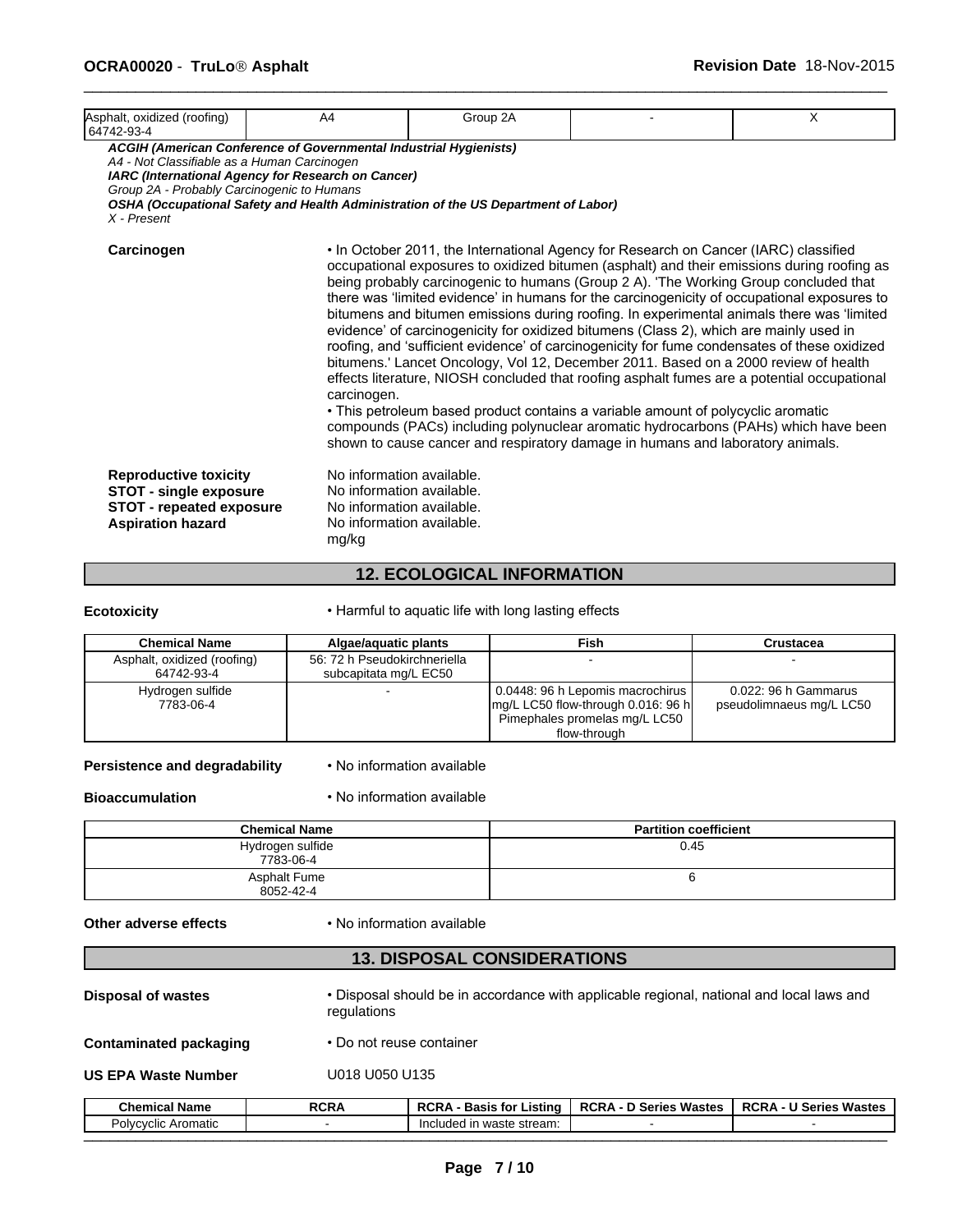| <b>Hydrocarbons</b><br>130498-29-2 |      | K022 |     |      |
|------------------------------------|------|------|-----|------|
| Hydrogen sulfide<br>7783-06-4      | U135 | . .  | . . | U135 |

# **14. TRANSPORT INFORMATION**

**Note: •** *•* **Non-bulk containers of solid material are not regulated. <b>***note: note: note: note: note: note: note: note: note: note: note: note: note: note: note:* 

• Material heated at or above 100°C/212°F is regulated.

| <b>DOT</b>                                                                                                                                                    |                                                                                                                                                 |
|---------------------------------------------------------------------------------------------------------------------------------------------------------------|-------------------------------------------------------------------------------------------------------------------------------------------------|
| UN/ID no.                                                                                                                                                     | <b>UN3257</b>                                                                                                                                   |
| Proper shipping name                                                                                                                                          | Elevated temperature liquid, n.o.s., at or above $100^{\circ}C(212^{\circ}F)$ , and below its flash point                                       |
| <b>Hazard Class</b>                                                                                                                                           | 9                                                                                                                                               |
| <b>Packing Group</b>                                                                                                                                          | III                                                                                                                                             |
| <b>Special Provisions</b>                                                                                                                                     | IB1, T3, TP3, TP29                                                                                                                              |
| <b>Description</b>                                                                                                                                            | UN3257, , Elevated temperature liquid, n.o.s., at or above 100°C (212°F), and below its                                                         |
| <b>Emergency Response Guide</b>                                                                                                                               | flash point ( <tnd>), 9, III</tnd>                                                                                                              |
| <b>Number</b>                                                                                                                                                 | 128                                                                                                                                             |
| <b>TDG</b>                                                                                                                                                    | <b>UN3257</b>                                                                                                                                   |
| UN/ID no.                                                                                                                                                     | Elevated temperature liquid, n.o.s., at or above 100°C (212°F), and below its flash point                                                       |
| Proper shipping name                                                                                                                                          | 9                                                                                                                                               |
| <b>Hazard Class</b>                                                                                                                                           | Ш                                                                                                                                               |
| <b>Packing Group</b>                                                                                                                                          | UN3257, , Elevated temperature liquid, n.o.s., at or above 100°C (212°F), and below its                                                         |
| <b>Description</b>                                                                                                                                            | flash point, 9, III                                                                                                                             |
| <b>MEX</b>                                                                                                                                                    | <b>UN3257</b>                                                                                                                                   |
| UN/ID no.                                                                                                                                                     | Elevated temperature liquid, n.o.s., at or above 100°C (212°F), and below its flash point                                                       |
| Proper shipping name                                                                                                                                          | 9                                                                                                                                               |
| <b>Hazard Class</b>                                                                                                                                           | Ш                                                                                                                                               |
| <b>Packing Group</b>                                                                                                                                          | UN3257, , Elevated temperature liquid, n.o.s., at or above 100 $\degree$ C (212 $\degree$ F), and below its                                     |
| <b>Description</b>                                                                                                                                            | flash point, 9, III                                                                                                                             |
| ICAO (air)                                                                                                                                                    | Forbidden Not regulated                                                                                                                         |
| <b>IATA</b>                                                                                                                                                   | Forbidden Not regulated                                                                                                                         |
| <b>IMDG</b><br>UN/ID no.<br>Proper shipping name<br><b>Hazard Class</b><br><b>Packing Group</b><br>EmS-No.<br><b>Special Provisions</b><br><b>Description</b> | <b>UN3257</b><br>Elevated temperature liquid, n.o.s.*<br>9<br>Ш<br>F-A, S-P<br>232, 274<br>UN3257, Elevated temperature liquid, n.o.s.*, 9, III |
| <b>RID</b>                                                                                                                                                    | <b>UN3257</b>                                                                                                                                   |
| UN/ID no.                                                                                                                                                     | Elevated temperature liquid, n.o.s., at or above 100°C (212°F), and below its flash point                                                       |
| Proper shipping name                                                                                                                                          | 9                                                                                                                                               |
| <b>Hazard Class</b>                                                                                                                                           | Ш                                                                                                                                               |
| <b>Packing Group</b>                                                                                                                                          | M9                                                                                                                                              |
| <b>Classification code</b>                                                                                                                                    | UN3257, , Elevated temperature liquid, n.o.s., at or above 100°C (212°F), and below its                                                         |
| <b>Description</b>                                                                                                                                            | flash point, 9, III                                                                                                                             |
| Labels                                                                                                                                                        | 9                                                                                                                                               |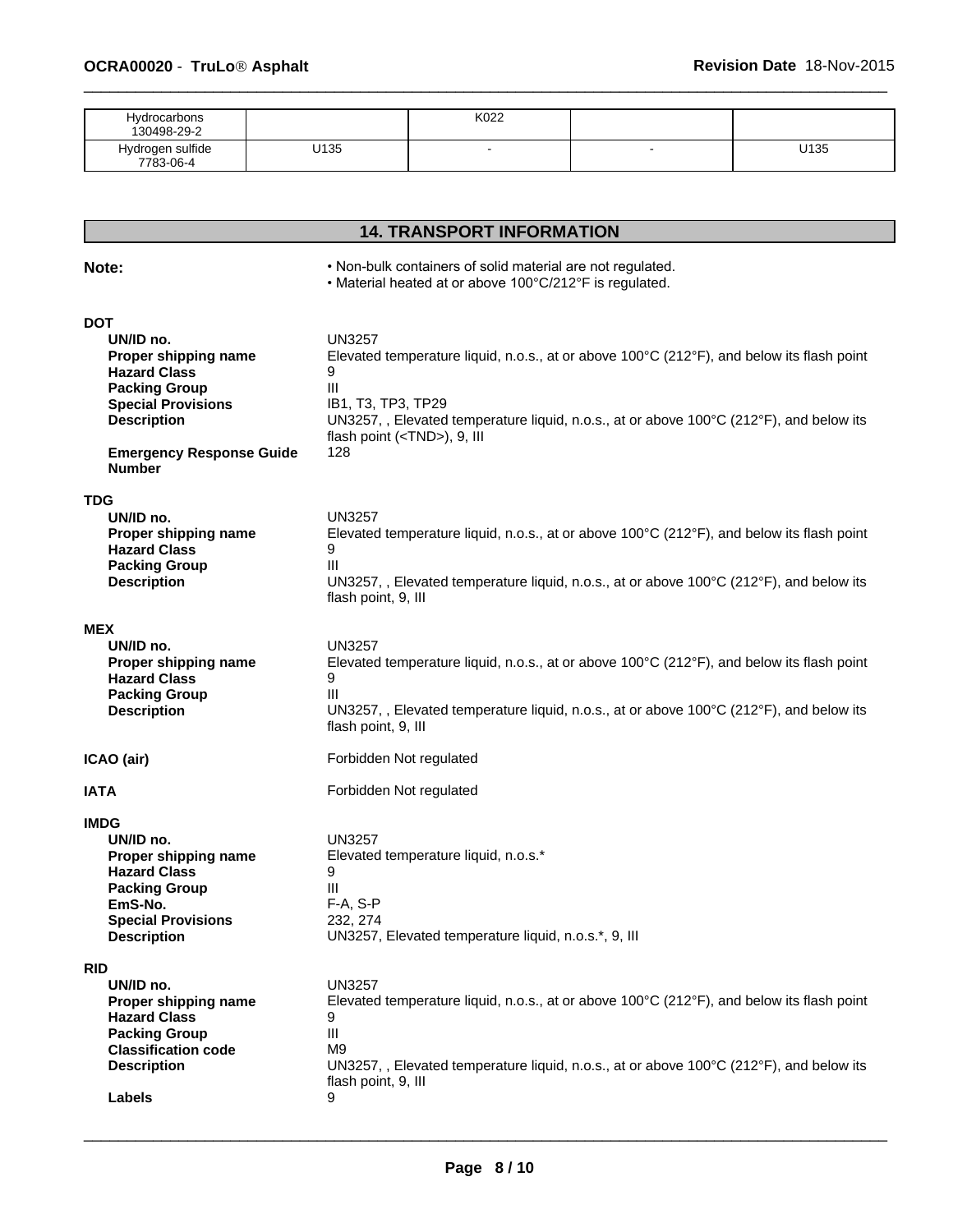| <b>ADR</b>                     |                                                                                                                                              |
|--------------------------------|----------------------------------------------------------------------------------------------------------------------------------------------|
| UN/ID no.                      | <b>UN3257</b>                                                                                                                                |
| Proper shipping name           | Elevated temperature liquid, n.o.s., at or above 100°C (212°F), and below its flash point                                                    |
| <b>Hazard Class</b>            | 9                                                                                                                                            |
| <b>Packing Group</b>           | Ш                                                                                                                                            |
| <b>Classification code</b>     | M <sub>9</sub>                                                                                                                               |
| <b>Tunnel restriction code</b> | (D)                                                                                                                                          |
| <b>Special Provisions</b>      | 274, 643                                                                                                                                     |
| <b>Description</b>             | UN3257, , Elevated temperature liquid, n.o.s., at or above 100 $\degree$ C (212 $\degree$ F), and below its<br>flash point, $9$ , III, $(D)$ |
| <b>Labels</b>                  | 9                                                                                                                                            |
| <b>ADN</b>                     |                                                                                                                                              |
| Proper shipping name           | Elevated temperature liquid, n.o.s., at or above 100 $\degree$ C (212 $\degree$ F), and below its flash point                                |
| <b>Hazard Class</b>            | 9                                                                                                                                            |
| <b>Packing Group</b>           | Ш                                                                                                                                            |
| <b>Classification code</b>     | M <sub>9</sub>                                                                                                                               |
| <b>Special Provisions</b>      | 274, 580, 643                                                                                                                                |
| <b>Description</b>             | UN3257, , Elevated temperature liquid, n.o.s., at or above 100 $\degree$ C (212 $\degree$ F), and below its                                  |
|                                | flash point, 9, III                                                                                                                          |
| Hazard label(s)                | 9                                                                                                                                            |
| Limited quantity (LQ)          | 0                                                                                                                                            |
|                                |                                                                                                                                              |

# **15. REGULATORY INFORMATION**

| International Inventories                                |             |                   |             |               |          |             |              |             |              |             |
|----------------------------------------------------------|-------------|-------------------|-------------|---------------|----------|-------------|--------------|-------------|--------------|-------------|
| <b>Chemical Name</b>                                     | <b>TSCA</b> | <b>DSL</b>        | <b>NDSL</b> | <b>EINECS</b> | I ELINCS | <b>ENCS</b> | <b>IECSC</b> | <b>KECL</b> | <b>PICCS</b> | <b>AICS</b> |
| Asphalt, oxidized<br>(roofing)<br>64742-93-4             |             | $\checkmark$<br>↗ |             |               |          | $\cdot$     |              | v           |              | ⌒           |
| Re-Refined Engine Oil<br><b>Bottoms</b><br>  129893-17-0 |             | Λ                 |             |               |          |             |              |             |              |             |

#### **Legend:**

**TSCA** - United States Toxic Substances Control Act Section 8(b) Inventory

**DSL/NDSL** - Canadian Domestic Substances List/Non-Domestic Substances List

**EINECS/ELINCS** - European Inventory of Existing Chemical Substances/European List of Notified Chemical Substances

**ENCS** - Japan Existing and New Chemical Substances

**IECSC** - China Inventory of Existing Chemical Substances

**KECL** - Korean Existing and Evaluated Chemical Substances

**PICCS** - Philippines Inventory of Chemicals and Chemical Substances

**AICS** - Australian Inventory of Chemical Substances

#### **US Federal Regulations**

#### **SARA 313**

Section 313 of Title III of the Superfund Amendments and Reauthorization Act of 1986 (SARA). This product contains a chemical or chemicals which are subject to the reporting requirements of the Act and Title 40 of the Code of Federal Regulations, Part 372

| <b>Chemical Name</b>                        | <b>SARA 313 - Threshold Values %</b> |
|---------------------------------------------|--------------------------------------|
| Re-Refined Engine Oil Bottoms - 129893-17-0 |                                      |
| SARA 311/312 Hazard Categories              |                                      |

| SARA 311/312 Hazard Categories |  |  |  |
|--------------------------------|--|--|--|
|                                |  |  |  |

| Yes |
|-----|
| Yes |
| N٥  |
| N٥  |
|     |
| N٥  |
|     |

#### **CWA (Clean Water Act)**